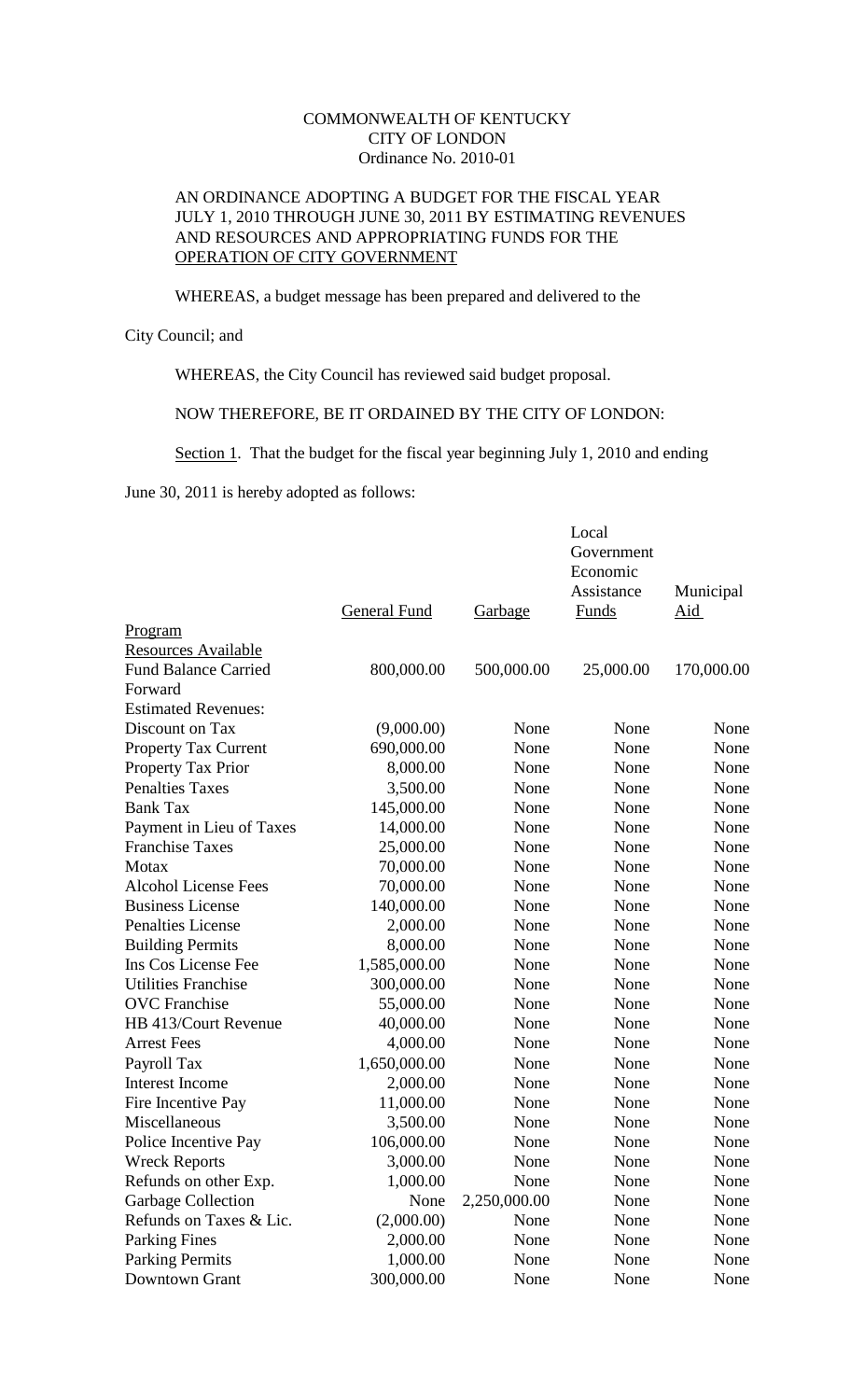|                                                        | <b>General Fund</b>    | Garbage      | Local<br>Government<br>Economic<br>Assistance<br>Funds | Municipal<br><b>Aid Program</b> |
|--------------------------------------------------------|------------------------|--------------|--------------------------------------------------------|---------------------------------|
|                                                        |                        |              |                                                        |                                 |
| Grant – Police Dept. Vest                              | 10,000.00              | None         | None                                                   | None                            |
| <b>City Park Enhancement</b>                           | 50,000.00              | None         | None                                                   | None                            |
| <b>LGEA Fund</b>                                       | None                   | None         | 40,000.00                                              | None                            |
| <b>MAPS</b> Fund<br>Over/Short                         | None                   | None         | None                                                   | 100,000.00                      |
| Photos                                                 | 500.00<br>400.00       | None<br>None | None<br>None                                           | None<br>None                    |
| <b>Garbage Compactor Income</b>                        | None                   | 5,000.00     | None                                                   | None                            |
| <b>London Community Center</b>                         | 70,000.00              | None         | None                                                   | None                            |
| Garbage Dumpster                                       | None                   | 500.00       | None                                                   | None                            |
| Garbage Hauler Fee/Discount                            | None                   | 30,000.00    | None                                                   | None                            |
| <b>HIDTA Reimbursement</b>                             | 120,000.00             | None         | None                                                   | None                            |
| <b>Grant State Flood Control</b>                       | 230,000.00             | None         | None                                                   | None                            |
| HiWay Safety Grant PD                                  | 30,000.00              | None         | None                                                   | None                            |
| <b>Recycle Grant</b>                                   | None                   | 342,000.00   | None                                                   | None                            |
| Recycling Income                                       | None                   | 155,000.00   | None                                                   | None                            |
| <b>FBI</b> Reimbursement                               | 14,000.00              | None         | None                                                   | None                            |
| <b>Total Appropriations</b>                            | 5,752,900.00           | 2,782,500.00 | 40,000.00                                              | 100,000.00                      |
| <b>Total Resources Available</b><br>for Appropriation  | 6,552,900.00           | 3,282,500.00 | 65,000.00                                              | 270,000.00                      |
| Appropriations:                                        |                        |              |                                                        |                                 |
| Council:                                               |                        |              |                                                        |                                 |
| <b>Salaries</b>                                        | 36,000.00              | None         | None                                                   | None                            |
| Social Security                                        | 2,250.00               | None         | None                                                   | None                            |
| Medicare                                               | 550.00                 | None         | None                                                   | None                            |
| Health                                                 | 25,000.00              | None         | None                                                   | None                            |
| Retirement                                             | 6,000.00               | None         | None                                                   | None                            |
| Life Insurance                                         | 250.00                 | None         | None                                                   | None                            |
| Dental Insurance                                       | 800.00                 | None         | None                                                   | None                            |
| <b>Newspaper Publications</b>                          | 7,000.00               | None         | None                                                   | None                            |
| Professional Fees                                      | None                   | 95,000.00    | None                                                   | None                            |
| <b>Building Maintenance</b><br><b>Electric Service</b> | 2,500.00<br>230,000.00 | None<br>None | None<br>None                                           | None<br>None                    |
| Water & Gas                                            | 25,000.00              | None         | None                                                   | None                            |
| Zoning Adjustment Board                                | 6,500.00               | None         | None                                                   | None                            |
| <b>LLCJP</b>                                           | 8,000.00               | None         | None                                                   | None                            |
| Insurance                                              | None                   | 250,000.00   | None                                                   | None                            |
| <b>Chamber of Commerce</b>                             | 22,500.00              | None         | None                                                   | None                            |
| <b>RC&amp;D</b> Dues                                   | 100.00                 | None         | None                                                   | None                            |
| KY Municipal League Due                                | 1,600.00               | None         | None                                                   | None                            |
| Miscellaneous                                          | 75,000.00              | None         | None                                                   | None                            |
| <b>Holiday Decorations</b>                             | 10,000.00              | None         | None                                                   | None                            |
| Laurel Industrial Authority                            | 75,000.00              | None         | None                                                   | None                            |
| <b>Cumberland Valley ADD</b>                           | 1,900.00               | None         | None                                                   | None                            |
| Contingency                                            | 10,505.00              | 195,000.00   | None                                                   | None                            |
| <b>Farmers Market</b>                                  | 1,000.00               | None         | None                                                   | None                            |
| <b>State Fair</b>                                      | 4,000.00               | None         | None                                                   | None                            |
| July $4^{\text{th}}$                                   | None                   | 25,000.00    | None                                                   | None                            |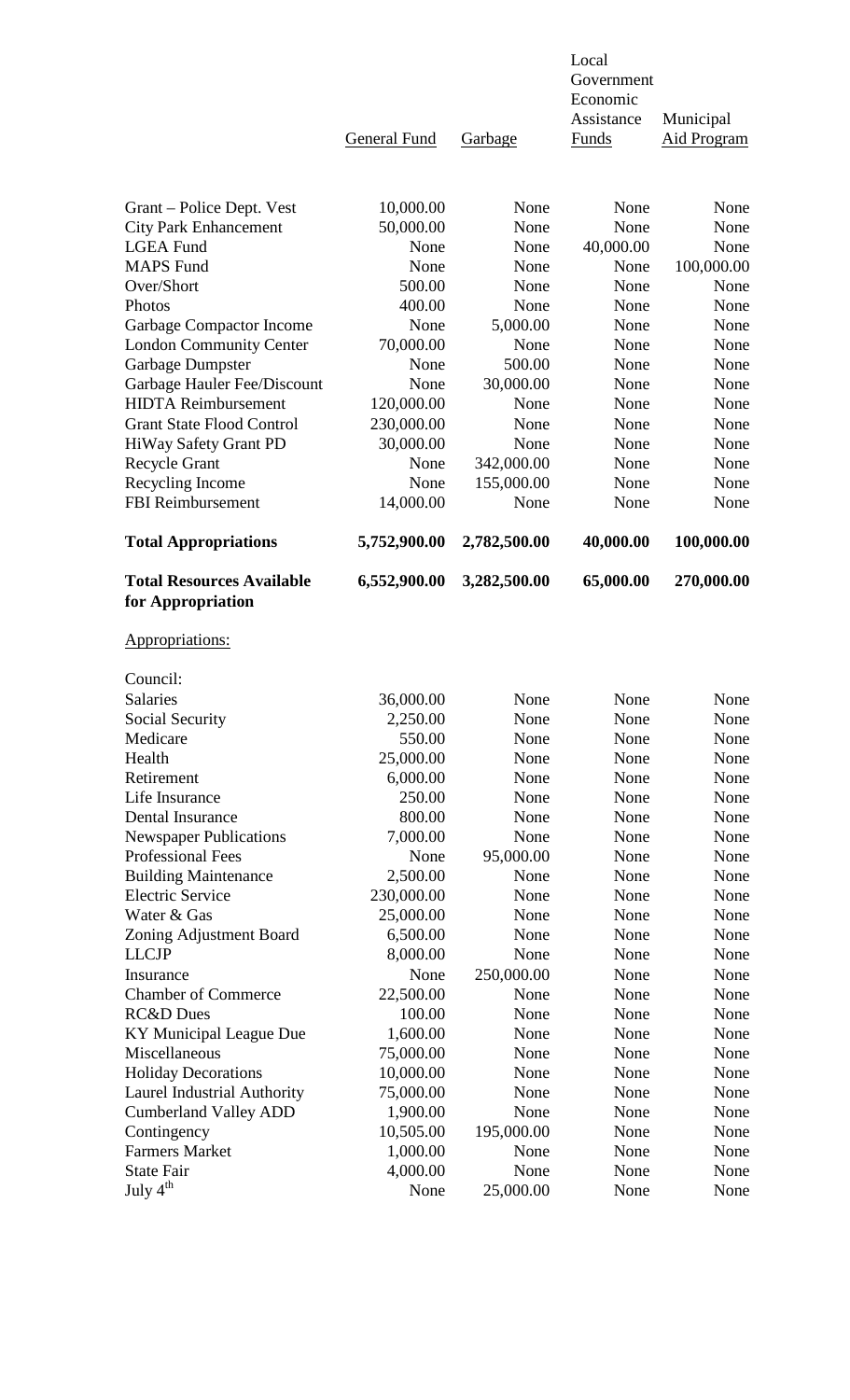General Fund Garbage Funds Aid Program

 Government Economic Assistance Municipal

Local

| Unemployment Ins.                   | 2,000.00   |             | None        | None        |
|-------------------------------------|------------|-------------|-------------|-------------|
| <b>Contract Labor</b>               | 25,000.00  | None        | None        | None        |
| <b>City Park Enhancement</b>        | 50,000.00  | None        | None        | None        |
| <b>Cumberland Valley Comp Care</b>  | 1,000.00   | None        | None        | None        |
| <b>TOTAL</b>                        | 629,455.00 | 565,000.00  | <b>None</b> | <b>None</b> |
|                                     |            |             |             |             |
| Mayor's Salary                      | 45,000.00  | None        | None        | None        |
| Social Security                     | 2,800.00   | None        | None        | None        |
| Medicare                            | 700.00     | None        | None        | None        |
| Retirement                          | 7,500.00   | None        | None        | None        |
| <b>Health Insurance</b>             | 4,000.00   | None        | None        | None        |
| Life Insurance                      | 200.00     | None        | None        | None        |
| Dental Insurance                    | 200.00     | None        | None        | None        |
| Telephone                           | 1,200.00   | None        | None        | None        |
| Travel                              | 4,000.00   | None        | None        | None        |
| Miscellaneous                       | 10,000.00  | None        | None        | None        |
| <b>TOTAL</b>                        | 75,600.00  | <b>None</b> | <b>None</b> | <b>None</b> |
| <b>Attorney Salary</b>              | 17,000.00  | None        | None        | None        |
| <b>Professional Fees</b>            | 15,000.00  | None        | None        | None        |
| <b>Update Ordinances</b>            | 3,000.00   | None        | None        | None        |
| <b>Office Supplies/Publications</b> | 4,000.00   | None        | None        | None        |
| <b>TOTAL</b>                        | 39,000.00  | <b>None</b> | <b>None</b> | <b>None</b> |
| <b>Community Center Salaries</b>    | 65,000.00  | None        | None        | None        |
| Medicare                            | 1,000.00   | None        | None        | None        |
| Social Security                     | 4,000.00   | None        | None        | None        |
| Retirement                          | 11,500.00  | None        | None        | None        |
| <b>Contract Labor</b>               | 20,000.00  | None        | None        | None        |
| Dental                              | 400.00     | None        | None        | None        |
| Health                              | 8,600.00   | None        | None        | None        |
| Life                                | 110.00     | None        | None        | None        |
| Telephone                           | 4,800.00   | None        | None        | None        |
| Printing                            | 1.500.00   | None        | None        | None        |
| <b>Building Maintenance</b>         | 5,000.00   | None        | None        | None        |
| <b>Equipment Rental</b>             | 3,200.00   | None        | None        | None        |
| Postage                             | 1,200.00   | None        | None        | None        |
| Landscaping Maint.                  | 750.00     | None        | None        | None        |
| <b>Office Supplies</b>              | 1,000.00   | None        | None        | None        |
| <b>Cleaning Supplies</b>            | 4,500.00   | None        | None        | None        |
| Linens                              | 4,500.00   | None        | None        | None        |
| Memberships                         | 200.00     | None        | None        | None        |
| Advertising                         | 1,000.00   | None        | None        | None        |
| Publications                        | 100.00     | None        | None        | None        |
| Seasonal Décor                      | 1,000.00   | None        | None        | None        |
| Miscellaneous                       | 500.00     | None        | None        | None        |
| New Equipment                       | 5,500.00   | None        | None        | None        |
| <b>Facility Improvements</b>        | 20,000.00  | None        | None        | None        |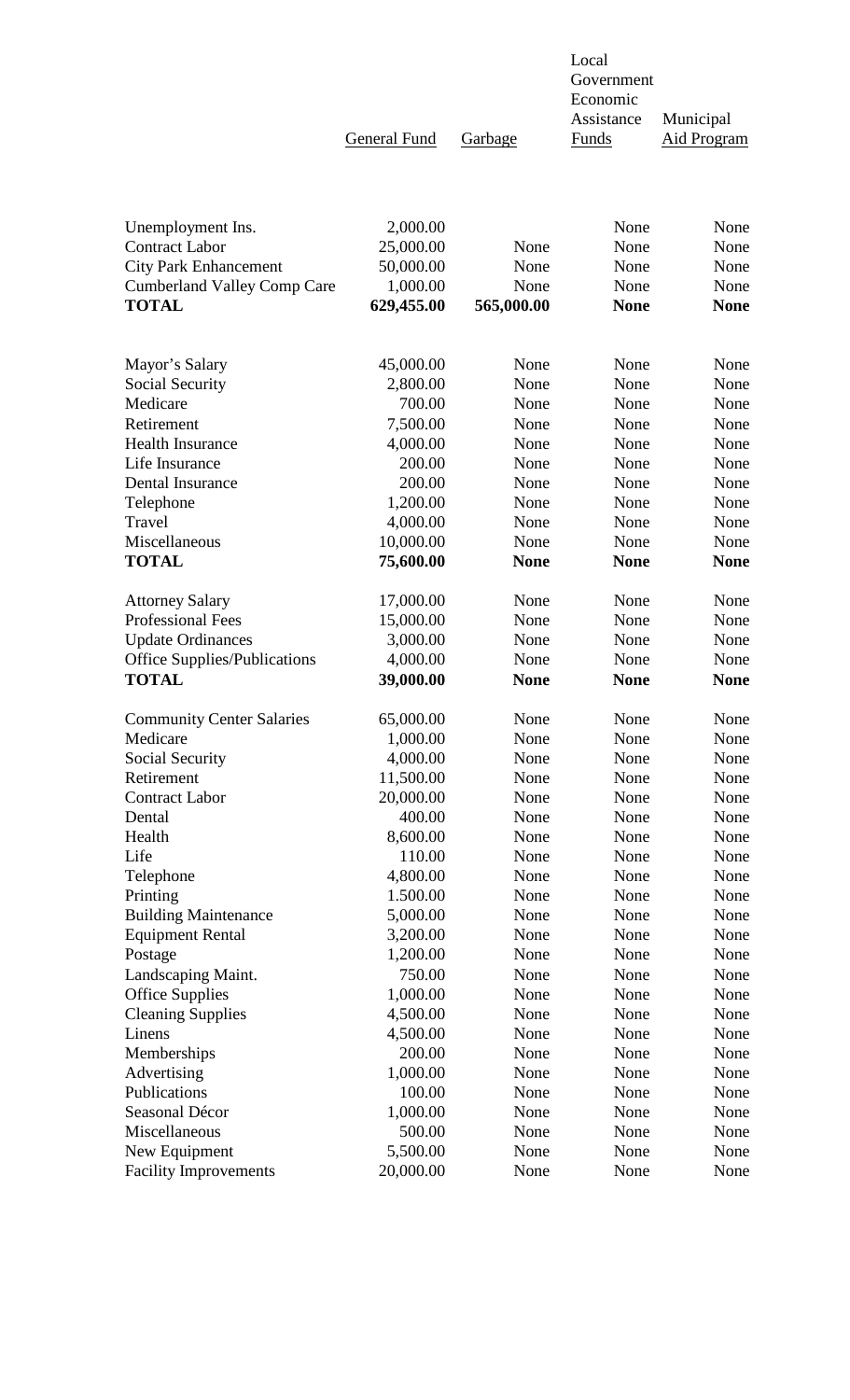Government Economic Assistance Municipal General Fund Garbage Funds Aid Program

Local

| <b>TOTAL</b>                       | 165,360.00   | <b>None</b> | <b>None</b> | <b>None</b> |
|------------------------------------|--------------|-------------|-------------|-------------|
|                                    |              |             |             |             |
| <b>Clerk Salaries</b>              | 123,250.00   | None        | None        | None        |
| Social Security                    | 7,700.00     | None        | None        | None        |
| Medicare                           | 1,500.00     | None        | None        | None        |
| Retirement                         | 20,000.00    | None        | None        | None        |
| <b>Health Insurance</b>            | 23,000.00    | None        | None        | None        |
| Life Insurance                     | 150.00       | None        | None        | None        |
| Dental Insurance                   | 600.00       | None        | None        | None        |
| Printing                           | 2,000.00     | None        | None        | None        |
| <b>Building Improvements</b>       | 5,000.00     | None        | None        | None        |
| Postage                            | 7,500.00     | None        | None        | None        |
| Telephone                          | 3,500.00     | None        | None        | None        |
| <b>Office Supplies</b>             | 3,500.00     | None        | None        | None        |
| <b>Equipment Rental</b>            | 5,000.00     | None        | None        | None        |
| Miscellaneous                      | 750.00       | None        | None        | None        |
| Training                           | 3,000.00     | None        | None        | None        |
| New Equipment/Repair               | 5,000.00     | None        | None        | None        |
| <b>Cleaning Supplies</b>           | 1,000.00     | None        | None        | None        |
| <b>TOTAL</b>                       | 212,450.00   | <b>None</b> | <b>None</b> | <b>None</b> |
|                                    |              |             |             |             |
| <b>Building Inspector Salaries</b> | 40,000.00    | None        | None        | None        |
| Social Security                    | 2,400.00     | None        | None        | None        |
| Medicare                           | 650.00       | None        | None        | None        |
| Retirement                         | 5,900.00     | None        | None        | None        |
| <b>Health Insurance</b>            | 4,500.00     | None        | None        | None        |
| Dental Insurance                   | 700.00       | None        | None        | None        |
| Life Insurance                     | 100.00       | None        | None        | None        |
| Telephone                          | 2,000.00     | None        | None        | None        |
| Travel/fuel                        | 2,500.00     | None        | None        | None        |
| Office Supplies/Equipment          | 3,000.00     | None        | None        | None        |
| Training                           | 2,000.00     | None        | None        | None        |
| <b>Update Map</b>                  | 2,000.00     | None        | None        | None        |
| <b>TOTAL</b>                       | 65,750.00    | <b>None</b> | <b>None</b> | <b>None</b> |
| <b>Police Salaries</b>             | 1,465,000.00 | None        | None        | None        |
| <b>Incentive Pay</b>               | 106,000.00   | None        | None        | None        |
| Social Security                    | 88,500.00    | None        | None        | None        |
| Medicare                           | 21,600.00    | None        | None        | None        |
| Retirement                         | 505,000.00   | None        | None        | None        |
| <b>Health Insurance</b>            | 260,000.00   | None        | None        | None        |
| Life Insurance                     | 2,200.00     | None        | None        | None        |
| Dental Insurance                   | 8,200.00     | None        | None        | None        |
| Telephone                          | 25,000.00    | None        | None        | None        |
| Radio Repairs                      | 1,000.00     | None        | None        | None        |
| Uniforms                           | 45,000.00    | None        | None        | None        |
| Fuel/Lube                          | 65,000.00    | None        | None        | None        |
| <b>Office Supplies</b>             | 5,000.00     | None        | None        | None        |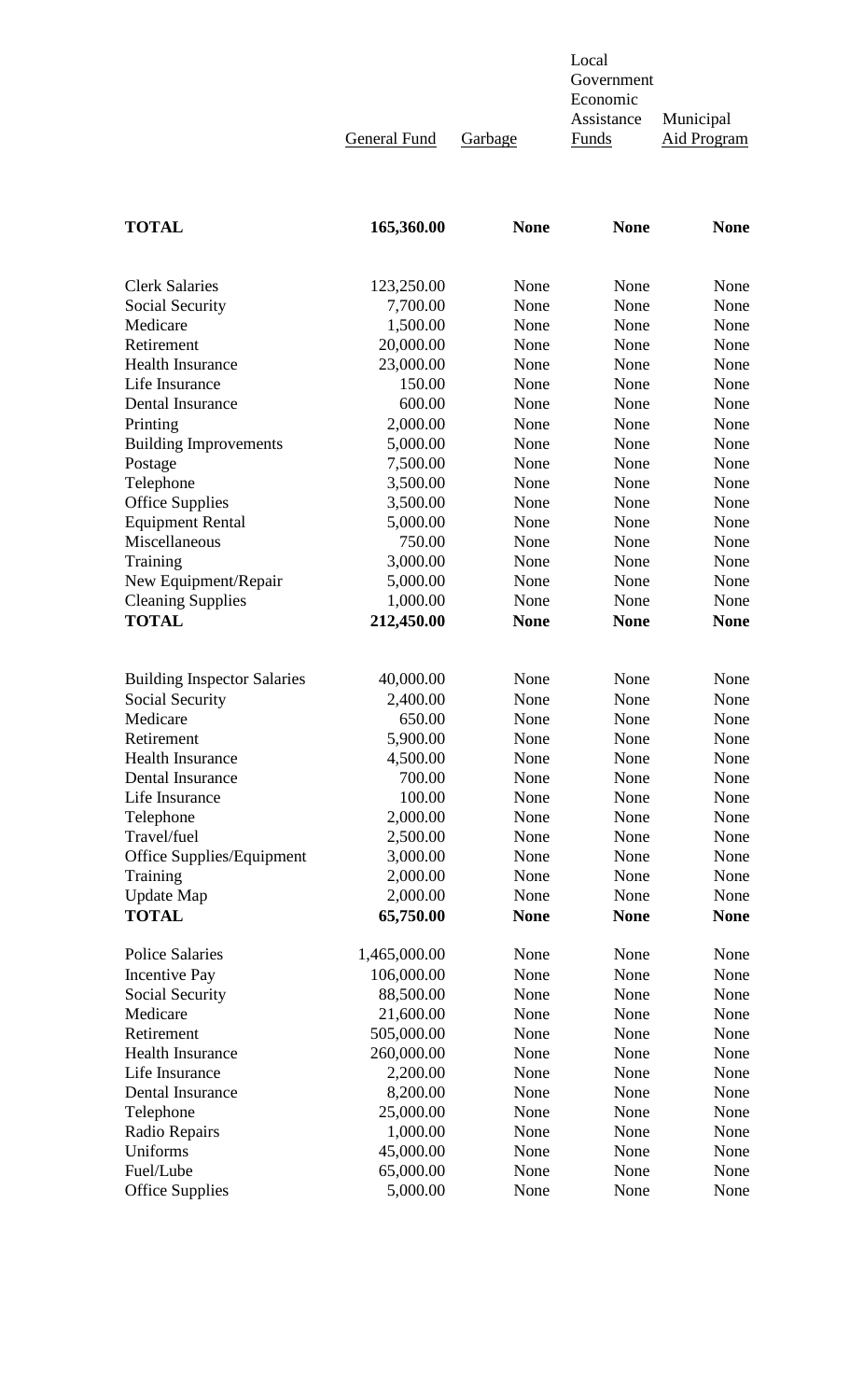|                                                       | General Fund         | Garbage      | Economic<br>Assistance<br><b>Funds</b> | Municipal<br><b>Aid Program</b> |
|-------------------------------------------------------|----------------------|--------------|----------------------------------------|---------------------------------|
|                                                       |                      |              |                                        | None                            |
| Film/Processing<br>Communications:                    | 1,000.00<br>4,000.00 | None<br>None | None<br>None                           | None                            |
| <b>SVS</b> Equipment                                  |                      |              |                                        |                                 |
| Miscellaneous                                         | 2,500.00             | None         | None                                   | None                            |
| <b>Automotive Equipment</b>                           | 5,000.00             | None         | None                                   | None                            |
| Tech/Misc. Equipment                                  | 35,000.00            | None         | None                                   | None                            |
| Training                                              | 20,000.00            | None         | None                                   | None                            |
| <b>Information Technology</b>                         | 20,000.00            | None         | None                                   | None                            |
| <b>Online Investigation</b>                           | 5,000.00             | None         | None                                   | None                            |
| K-9 Maintenance                                       | 5,000.00             | None         | None                                   | None                            |
| Clothing Allowance for Non-<br><b>Uniform Persons</b> | 5,000.00             | None         | None                                   | None                            |
| <b>Undercover Expense</b>                             | 1,500.00             | None         | None                                   | None                            |
| <b>Building Maintenance</b>                           | 10,000.00            | None         | None                                   | None                            |
| Postage<br><b>Cleaning Supplies</b>                   | 800.00<br>1,500.00   | None<br>None | None<br>None                           | None<br>None                    |
| Comm Pol/Dom Viol                                     | 3,500.00             | None         | None                                   | None                            |
| HB 413/Court Revenue                                  | 40,000.00            | None         | None                                   | None                            |
| <b>Investigation Section</b>                          | 1,500.00             | None         | None                                   | None                            |
| <b>Events Overtime</b>                                | 35,000.00            | None         | None                                   | None                            |
| <b>HiWay Safety Grant</b>                             | 30,000.00            | None         | None                                   | None                            |
| Car and Equipment                                     | 250,000.00           | None         | None                                   | None                            |
| <b>Vehicle Maintenance</b>                            | 25,000.00            | None         | None                                   | None                            |
| Grant Police Dept. Vest                               | 10,000.00            | None         | None                                   | None                            |
| <b>TOTAL</b>                                          | 3,108,800.00         | <b>None</b>  | <b>None</b>                            | <b>None</b>                     |
| <b>Fire Department Salaries</b>                       | 120,000.00           | None         | None                                   | None                            |
| <b>Incentive Pay</b>                                  | 11,000.00            | None         | None                                   | None                            |
| Social Security                                       | 7,800.00             | None         | None                                   | None                            |
| Medicare                                              | 1,900.00             | None         | None                                   | None                            |
| Retirement                                            | 40,000.00            | None         | None                                   | None                            |
| <b>Health Insurance</b>                               | 16,000.00            | None         | None                                   | None                            |
| Life Insurance                                        | 200.00               | None         | None                                   | None                            |
| Dental Insurance                                      | 400.00               | None         | None                                   | None                            |
| <b>Building Maintenance</b>                           | 10,000.00            | None         | None                                   | None                            |
| <b>Vehicle Maintenance</b>                            | 10,000.00            | None         | None                                   | None                            |
| Telephone                                             | 5,000.00             | None         | None                                   | None                            |
| Radio Repairs and purchases                           | 7,000.00             | None         | None                                   | None                            |
| Drills<br>Fire School                                 | 9,000.00<br>3,000.00 | None<br>None | None<br>None                           | None<br>None                    |
| Miscellaneous                                         | 1,000.00             | None         | None                                   | None                            |
| Uniforms                                              | 3,000.00             | None         | None                                   | None                            |
| Fuel                                                  | 6,500.00             | None         | None                                   | None                            |
| Laundry & Cleaning Supplies                           | 3,000.00             | None         | None                                   | None                            |
| <b>Office Supplies</b>                                | 3,500.00             | None         | None                                   | None                            |
| <b>Tools</b>                                          | 500.00               | None         | None                                   | None                            |
| Pagers                                                | 2,500.00             | None         | None                                   | None                            |
| Insurance                                             | 20,000.00            | None         | None                                   | None                            |
| Turn Out Gear                                         | 5,000.00             | None         | None                                   | None                            |
| Equipment:                                            | 8,000.00             | 25,000.00    | None                                   | None                            |
| Repair/Replacement                                    |                      |              |                                        |                                 |
| Payment on Bldg and Trucks                            | 320,000.00           | 45,000.00    | None                                   | None                            |
| Vehicle and Equip                                     | 30,000.00            | None         | None                                   | None                            |

Local

Government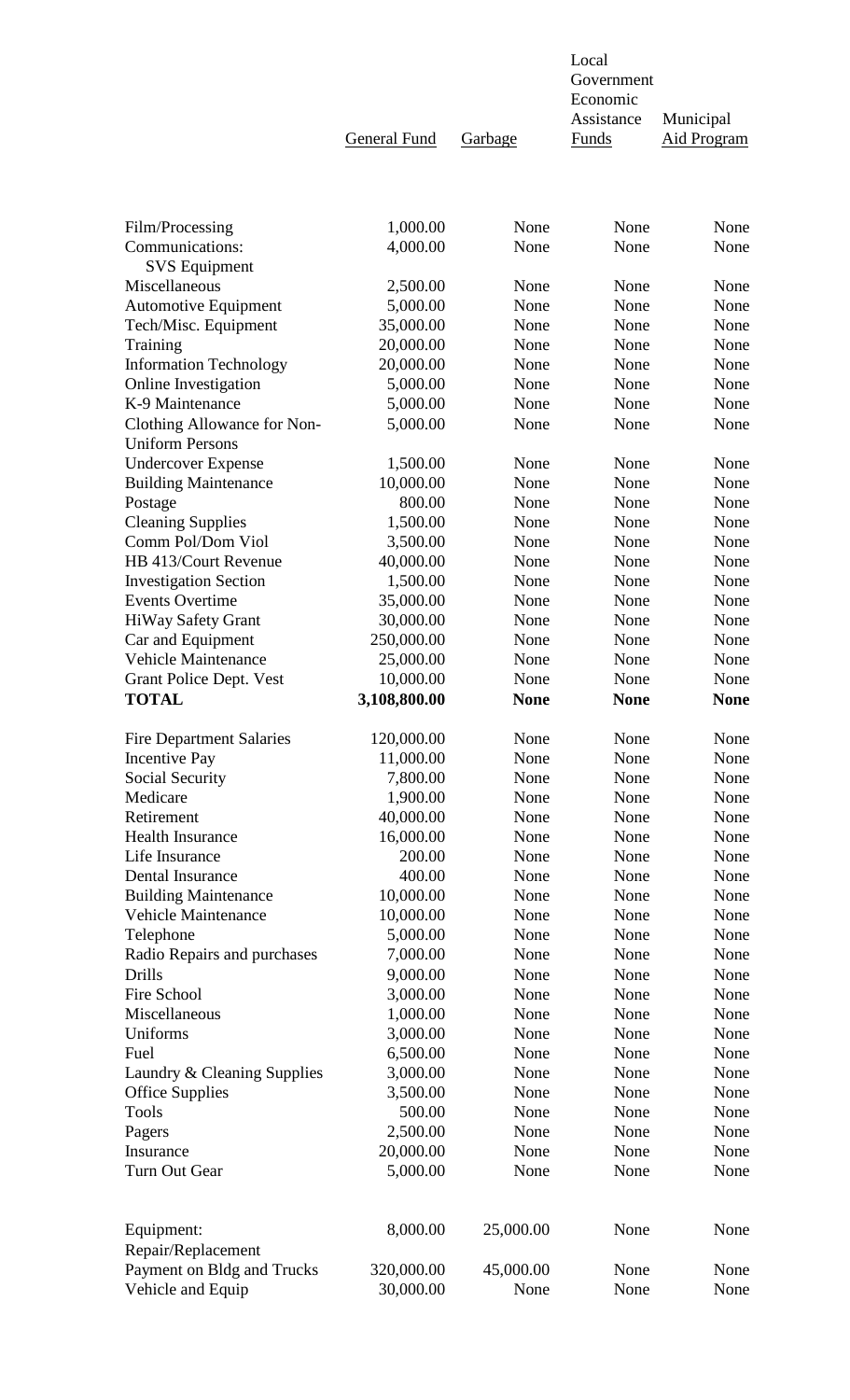|                                   |                     |             | Local        |                    |
|-----------------------------------|---------------------|-------------|--------------|--------------------|
|                                   |                     |             | Government   |                    |
|                                   |                     |             | Economic     |                    |
|                                   |                     |             | Assistance   | Municipal          |
|                                   | <b>General Fund</b> | Garbage     | <b>Funds</b> | <b>Aid Program</b> |
|                                   |                     |             |              |                    |
| Hydrants                          | 5,000.00            | None        | None         | None               |
| Health and Physical               | 2,500.00            | None        | None         | None               |
| <b>Fire Prevention</b>            | 3,500.00            | None        | None         | None               |
| <b>TOTAL</b>                      | 655,300.00          | 70,000.00   | <b>None</b>  | <b>None</b>        |
|                                   |                     |             |              |                    |
| <b>Street Department Salaries</b> | 340,000.00          | None        | None         | None               |
| Social Security                   | 20,000.00           | None        | None         | None               |
| Medicare                          | 5,500.00            | None        | None         | None               |
| Retirement                        | 60,000.00           | None        | None         | None               |
| <b>Health Insurance</b>           | 75,000.00           | None        | None         | None               |
| Life Insurance                    | 600.00              | None        | None         | None               |
| Dental Insurance                  | 2,500.00            | None        | None         | None               |
|                                   |                     |             |              |                    |
| <b>Vehicle Maintenance</b>        | 20,000.00           | None        | None         | None               |
| Telephone                         | 13,000.00           | None        | None         | None               |
| Uniforms                          | 5,000.00            | None        | None         | None               |
| Motor Fuel/Lube                   | 30,000.00           | None        | None         | None               |
| Const. Material - Blacktop        | 200,000.00          | None        | None         | 270,000.00         |
| Const. Material                   | 50,000.00           | None        | 65,000.00    | None               |
| <b>Other Than Blacktop</b>        |                     |             |              |                    |
| Miscellaneous                     | 2,000.00            | None        | None         | None               |
| Maint. Products                   | 5,000.00            | None        | None         | None               |
| Salt                              | 25,000.00           | None        | None         | None               |
| <b>Hand Tools</b>                 | 3,000.00            | None        | None         | None               |
| <b>Street Signs</b>               | 3,000.00            | None        | None         | None               |
| Sidewalks                         | 25,000.00           | None        | None         | None               |
| New/Used Equipment                | 100,000.00          | None        | None         | None               |
| <b>Building Maintenance</b>       | 6,000.00            | None        | None         | None               |
| Tree Trimming & Removal           | 3,000.00            | None        | None         | None               |
| Office Equipment                  | 2,500.00            | None        | None         | None               |
| <b>Flood Control</b>              | 230,000.00          | None        | None         | None               |
|                                   | 1,000.00            | None        | None         | None               |
| <b>Cleaning Supplies</b>          |                     |             |              |                    |
| <b>Work Release Expense</b>       | 10,000.00           | None        | None         | None               |
| <b>Safety and Training</b>        | 5,000.00            | None        | None         | None               |
| <b>TOTAL</b>                      | 1,242,100.00        | <b>None</b> | 65,000.00    | 270,000.00         |
| <b>Sanitation Dept. Salaries</b>  | None                | 632,850.00  | None         | None               |
| Social Security                   | None                | 36,000.00   | None         | None               |
| Medicare                          | None                | 7,800.00    | None         | None               |
| Retirement                        | None                | 90,000.00   | None         | None               |
| <b>Health Insurance</b>           | None                | 104,000.00  | None         | None               |
| Life Insurance                    | None                | 850.00      | None         | None               |
|                                   |                     |             |              |                    |
| Dental Insurance                  | None                | 3,000.00    | None         | None               |
| Miscellaneous                     | None                | 6,000.00    | None         | None               |
| <b>Vehicle Maintenance</b>        | None                | 38,000.00   | None         | None               |
| Dumping                           | None                | 400,000.00  | None         | None               |
| Uniforms                          | None                | 5,000.00    | None         | None               |
| Motor Fuel/Lube                   | None                | 90,000.00   | None         | None               |
| <b>Dumpster Repair</b>            | None                | 10,000.00   | None         | None               |
| <b>Shop Tools</b>                 | None                | 3,500.00    | None         | None               |
| Dumpsters                         | None                | 15,000.00   | None         | None               |
| New and Used Equipment            | None                | 500,000.00  | None         | None               |
| <b>Office Supplies</b>            | None                | 1,500.00    | None         | None               |
| <b>Cleaning Supplies</b>          | None                | 1,500.00    | None         | None               |
| Drug Testing                      | None                | 3,000.00    | None         | None               |
|                                   |                     |             |              |                    |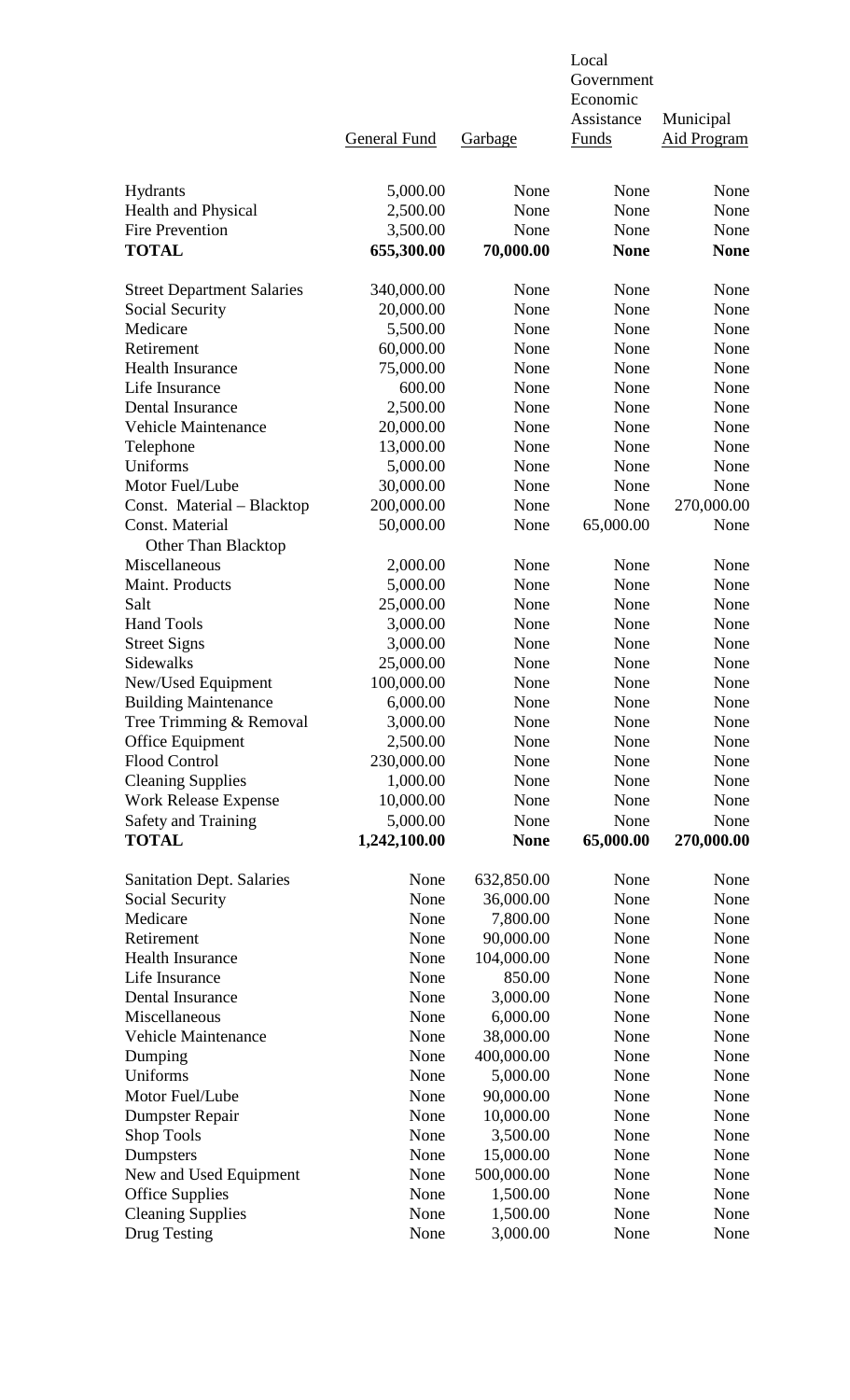|                                      |                     |              | Local<br>Government |                    |  |
|--------------------------------------|---------------------|--------------|---------------------|--------------------|--|
|                                      |                     |              | Economic            |                    |  |
|                                      |                     |              | Assistance          | Municipal          |  |
|                                      | <b>General Fund</b> | Garbage      | <b>Funds</b>        | <b>Aid Program</b> |  |
| <b>Compactor Maintenance/Install</b> | None                | 10,000.00    | None                | None               |  |
| <b>New/Used Compactors</b>           | None                | 10,000.00    | None                | None               |  |
| <b>Curb Carts Recycle</b>            | None                | 140,000.00   | None                | None               |  |
| <b>Curb/Street Containers</b>        | None                | 25,000.00    | None                | None               |  |
| <b>Recycle Grant</b>                 | None                | 342,000.00   | None                | None               |  |
| Recycling Miscellaneous Exp.         | None                | 87,000.00    | None                | None               |  |
| Recycle Expense                      | None                | 20,000.00    | None                | None               |  |
| <b>TOTAL</b>                         | <b>None</b>         | 2,582,500.00 | <b>None</b>         | <b>None</b>        |  |
| Dog Pound:                           |                     |              |                     |                    |  |
| <b>Animal Shelter</b>                | 10,000.00           | None         | None                | None               |  |
| <b>TOTAL</b>                         | 10,000.00           | <b>None</b>  | <b>None</b>         | <b>None</b>        |  |
| <b>Recreation</b>                    | 15,000.00           | <b>None</b>  | <b>None</b>         | <b>None</b>        |  |
| <b>Parking Rent/Maint.</b>           | 26,000.00           | <b>None</b>  | <b>None</b>         | <b>None</b>        |  |
| <b>Rescue Squad Salary for</b>       | 32,000.00           | None         | None                | None               |  |
| Maintenance Man (One-half to         |                     |              |                     |                    |  |
| be paid by County)                   |                     |              |                     |                    |  |
| Social Security                      | 2,100.00            | None         | None                | None               |  |
| Retirement                           | 5,200.00            | None         | None                | None               |  |
| <b>Health Insurance</b>              | 7,000.00            | None         | None                | None               |  |
| Life Insurance                       | 200.00              | None         | None                | None               |  |
| Dental Insurance                     | 200.00              | None         | None                | None               |  |
| Medicare                             | 500.00              | None         | None                | None               |  |
| Fuel                                 | 6,000.00            | None         | None                | None               |  |
| Radio Repairs                        | 1,000.00            | None         | None                | None               |  |
| Vehicle Maintenance:                 | 2,000.00            | None         | None                | None               |  |
| Equipment & Repair                   |                     |              |                     |                    |  |
| Equipment/Radio Upgrade              | 1,500.00            | 5,000.00     | None                | None               |  |
| Training                             | None                | 5,000.00     | None                | None               |  |
| Turn Out Gear                        | 2,000.00            | None         | None                | None               |  |
| Pagers                               | 2,000.00            | None         | None                | None               |  |
| <b>Truck Payment</b>                 | 10,000.00           | None         | None                | None               |  |
| Jaws of Life                         | 1,500.00            | None         | None                | None               |  |
| Utilities                            | 1,500.00            | None         | None                | None               |  |
| <b>TOTAL</b>                         | 74,700.00           | 10,000.00    | <b>None</b>         | <b>None</b>        |  |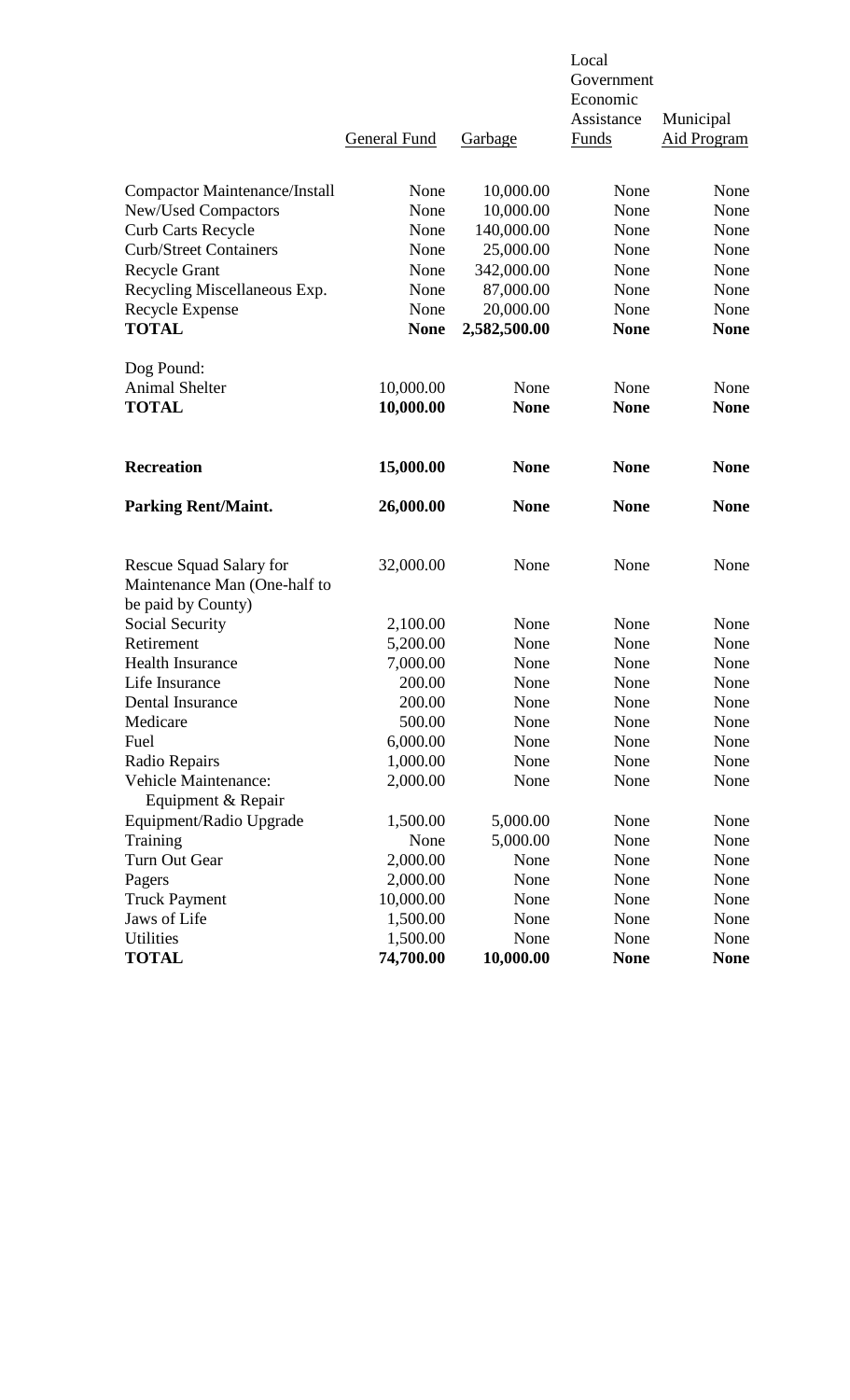|                                                      | <b>General Fund</b>   | <b>Garbage</b> | Local<br>Government<br>Economic<br>Assistance<br><b>Funds</b> | Municipal<br><b>Aid Program</b> |
|------------------------------------------------------|-----------------------|----------------|---------------------------------------------------------------|---------------------------------|
| Main Street Dir. Salaries                            |                       | None           | None                                                          | None                            |
| Medicare                                             | 46,000.00<br>650.00   | None           | None                                                          | None                            |
| Social Security                                      | 3,000.00              | None           | None                                                          | None                            |
| Retirement                                           | 6,800.00              | None           | None                                                          | None                            |
| <b>Health Insurance</b>                              | 5,500.00              | None           | None                                                          | None                            |
| Dental Insurance                                     | 200.00                | None           | None                                                          | None                            |
| Life                                                 | 60.00                 | None           | None                                                          | None                            |
| Training/Miscellaneous                               | 1,000.00              | None           | None                                                          | None                            |
| <b>Office Supplies</b>                               | 1,000.00              | None           | None                                                          | None                            |
| Maint. Main St/Welcome Signs                         | 10,000.00             | None           | None                                                          | None                            |
| <b>Streetlight Seasonal Banners</b>                  | 3,000.00              | None           | None                                                          | None                            |
| Downtown Events/Thurs Nite                           | 5,000.00              | None           | None                                                          | None                            |
| <b>Baskets/Trees</b>                                 | 10,000.00             | None           | None                                                          | None                            |
| Façade Expense – City                                | None                  | 20,000.00      | None                                                          | None                            |
| Phase II Grant                                       | None                  | 30,000.00      | None                                                          | None                            |
| <b>TOTAL</b>                                         | 92,210.00             | 55,000.00      | <b>None</b>                                                   | <b>None</b>                     |
| <b>Dispatch</b>                                      | 45,000.00             | <b>None</b>    | <b>None</b>                                                   | <b>None</b>                     |
| Risk Management – Salaries                           | 35,000.00             | None           | None                                                          | None                            |
| Medicare                                             | 450.00                | None           | None                                                          | None                            |
| Social Security                                      | 1,800.00              | None           | None                                                          | None                            |
| Retirement                                           | 5,700.00              | None           | None                                                          | None                            |
| <b>Health Insurance</b>                              | 7,700.00              | None           | None                                                          | None                            |
| Life Insurance                                       | 55.00                 | None           | None                                                          | None                            |
| Telephone                                            | 300.00                | None           | None                                                          | None                            |
| <b>Travel Expense</b>                                | 2,000.00              | None           | None                                                          | None                            |
| Fuel                                                 | 2,250.00              | None           | None                                                          | None                            |
| <b>Office Supplies</b>                               | 2,000.00              | None           | None                                                          | None                            |
| Drug Testing                                         | 4,880.00              | None           | None                                                          | None                            |
| Auto Equipment                                       | 1,000.00              | None           | None                                                          | None                            |
| <b>Safety Equipment</b>                              | 15,000.00             | None           | None                                                          | None                            |
| <b>Safety Training</b><br><b>Health Inoculations</b> | 10,000.00<br>4,140.00 | None<br>None   | None<br>None                                                  | None<br>None                    |
| Haz-Mat Management                                   | 2,400.00              | None           | None                                                          | None                            |
| <b>Safety Meeting Expense</b>                        | 1,500.00              | None           | None                                                          | None                            |
| <b>TOTAL</b>                                         | 96,175.00             | <b>None</b>    | <b>None</b>                                                   | <b>None</b>                     |
| <b>TOTAL</b><br><b>APPROPRIATIONS</b>                | 6,552,900.00          | 3,282,500.00   | 65,000.00                                                     | 270,000.00                      |
| <b>Excess of Resources Over</b><br>Appropriations    |                       |                |                                                               |                                 |
| <b>Interfund Transfers</b>                           | None                  | none           | none                                                          | None                            |
| <b>Estimated Fund Balances End</b><br>of Fiscal Year | None                  | none           | none                                                          | None                            |